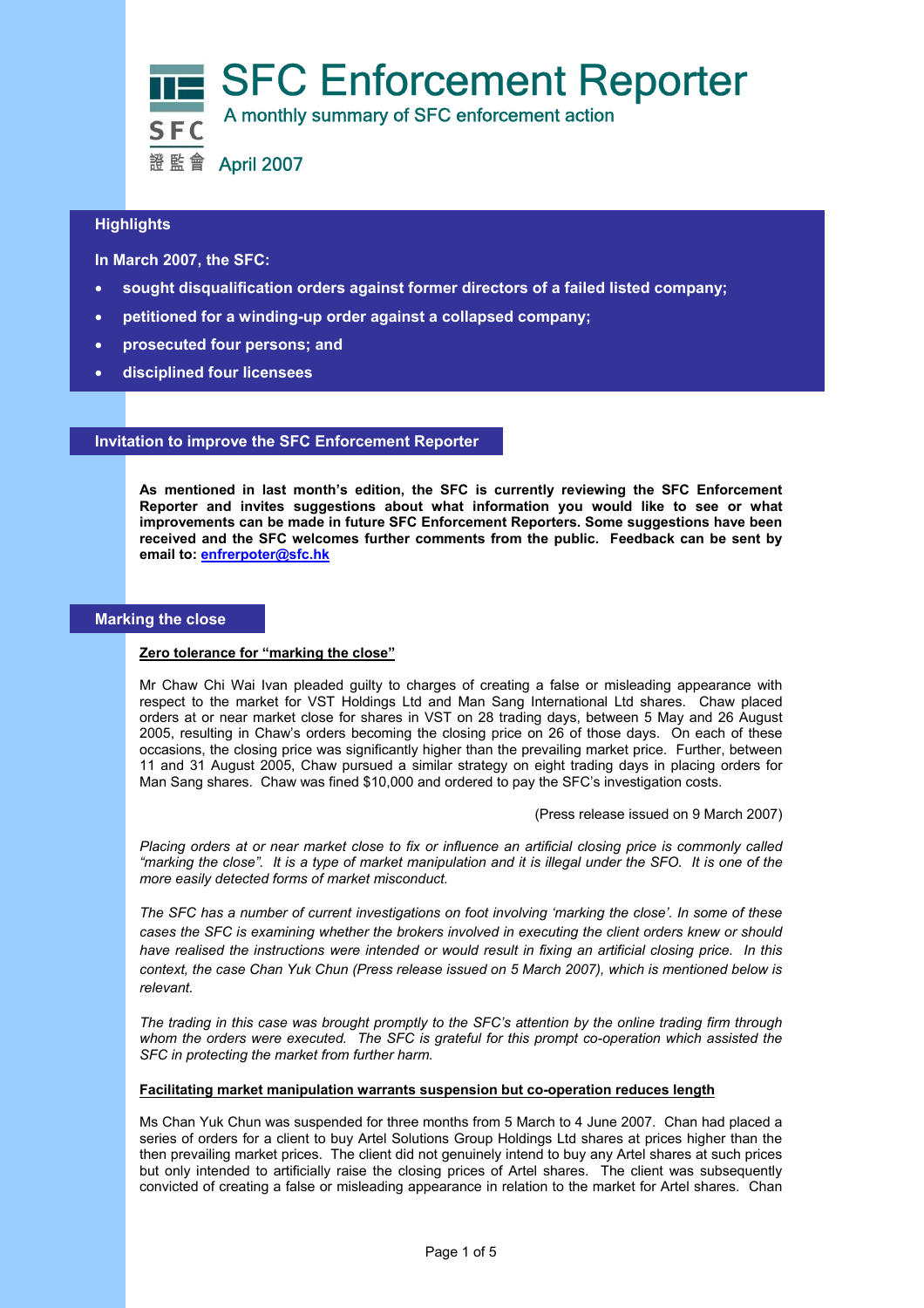

ought to have known her client's orders were manipulative and, by placing those orders, she was facilitating her client's manipulation. In deciding the penalty, the SFC took into account Chan's cooperation by being willing to act as an SFC witness in the prosecution of the client.

(Press release issued on 5 March 2007)

*While the SFC viewed this misconduct seriously, the value of Chan's co-operation was instrumental in assisting the SFC on another matter and justified a significant reduction in what could have amounted to a revocation of her license. The SFC's policy on co-operation is available on the SFC's website (www.sfc.hk).* 

*The SFC reminds brokers they have an obligation under the Code of Conduct for Persons Licensed by or Registered with the SFC to conduct business not only in the best interests of their clients but also in the best interests of the integrity of the market.* 

*Brokers should not execute orders given to them by clients where:* 

- *the orders are obviously tainted by a manipulative intention; or*
- *there are reasons to suspect the order or its execution may mislead the market or create a false price and they have not satisfied themselves the order is bona fide.*

*Brokers who receive suspicious orders must satisfy themselves the order and its execution does not affect the best interests of the integrity of the market. This may involve querying the client and seeking*  further explanations. If the explanation is not reasonable, brokers should refuse to execute the order *and report the matter to management and, if necessary, to the SFC. Obviously all such reports to the SFC are treated confidentially.* 

# **Listed company director disqualification orders sought**

### **SFC seeks director disqualification orders**

The SFC has started proceedings against five former directors of GP NanoTechnology Group Ltd seeking orders to disqualify them from being directors of or involved in the management of companies. The SFC alleges that Mr Ong Hong Hoon, Mr Lian En Sheng, Mr Kwong Chun Kau, Mr Chow Chun Kwong and another director, who is named in the proceedings but has not been located yet by the SFC, failed to exercise reasonable skill, care and diligence, and act in the best interests of GP Nano. In its petition to the Court, the SFC alleges that, in 2001, GP Nano recklessly entered into five transactions totalling \$35 million which ultimately caused losses to the company. The SFC alleges that the five directors failed to make proper inquiry before entering into the transactions which were not in the interests of GP Nano. The SFC further alleges that GP Nano also issued two misleading The SFC further alleges that GP Nano also issued two misleading announcements to the market and included misleading information in its prospectus and annual reports. At the directions hearing on 30 March 2007, the High Court ordered the SFC and the directors to file further material in preparation for the full hearing.

#### (Press release issued on 30 March 2007)

*These proceedings have been commenced by the SFC under section 214 of the SFO. This provision enables the SFC to make applications to the Court where, as in this case, the SFC believes there has been 'misfeasance or other misconduct' in the affairs of a company that is or was listed. Under this provision of the SFO, the Court has the power to order a person not to be or to continue to be a director of the company or any other company or to take part in the management of the company directly or indirectly (whether the company is incorporated or operating in Hong Kong).*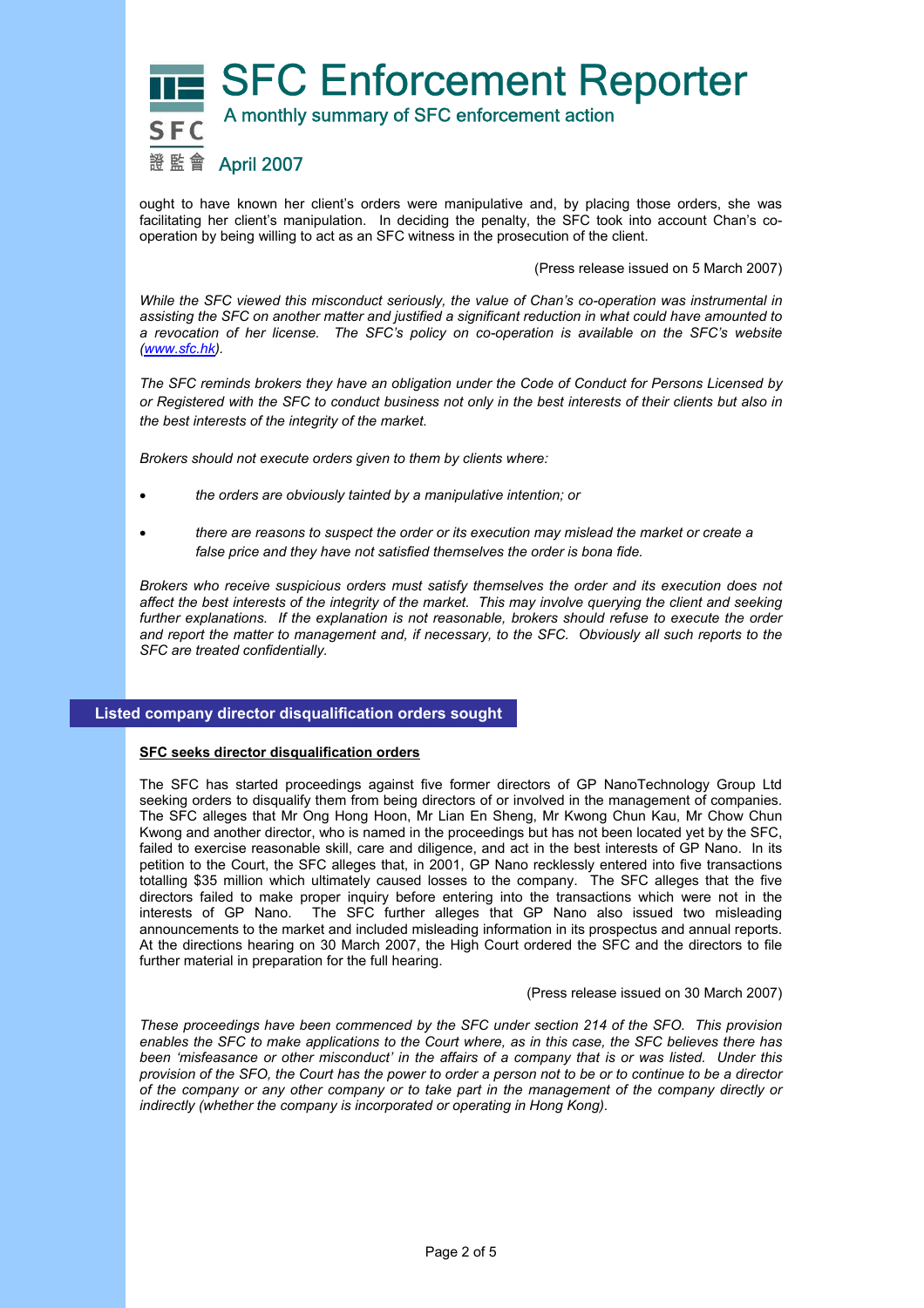

## **Prosecution and Discipline**

## **Conviction for short selling**

Mr Li Kwok Wah pleaded guilty to charges of short selling 16 derivative warrants. Between 1 February and 31 March 2006, Li, who was a licensed representative of Hing Shing Securities Ltd, sold 16 derivative warrants knowing that he neither owned nor had any interest in the warrants to fulfil the sales. Li was fined \$64,000 and ordered to pay the SFC's investigation costs.

(Press release issued on 1 March 2007)

### **Unsolicited calls lead to conviction**

Ms Wong Man Suen (formerly known as Wong Yuen Yu) pleaded guilty to charges of making unsolicited calls whilst acting as a licensed representative of Emperor Futures Ltd. Between April and May 2006, Wong made unsolicited calls to a person whom she successfully persuaded to open an account to trade in futures contracts which resulted in loss. Wong was fined \$5,000 and ordered to pay the SFC's investigation costs.

(Press release issued on 29 March 2007)

*Cold calling is usually part of a pressure-selling technique designed to sell unsuitable and inappropriate products to retail clients who probably would not buy these products if they were properly advised.* 

*The practice of cold calling adds unnecessary risks to the investing public, and prejudices the integrity, reputation and good name of Hong Kong's markets. The SFC is currently examining whether some cold calling practices by individuals are part of embedded corporate strategies by some licensed firms.* 

#### **Unlicensed asset manager convicted**

Mr Yeung Chun Man pleaded guilty to charges of holding himself out as carrying on a business in asset management whilst unlicensed between May 2005 and May 2006. Yeung proposed to clients that he could manage their online trading accounts and trade in securities on their behalf for commission based on any profits made from the trading. Yeung was fined \$5,000 and ordered to pay the SFC's investigation costs.

(Press release issued on 29 March 2007)

*The SFC will continue to ensure the investing public is protected from unlicensed activity.* 

### **Licensee suspended for concealing trades**

Ms Chow Yin Ling has been suspended for four months from 30 March to 29 July 2007 for concealing her personal trades in her daughter's account and failing to disclose the account was held in her daughter's name. This was a breach of the staff dealing policy of her employer, Excalibur Securities Ltd. Between 18 October to 2 November 2005, Chow had conducted intra-day short sellings involving two derivative warrants. Chow was convicted of short selling on 22 June 2006. In deciding the penalty, the SFC took into account that Chow co-operated and consented to the SFC's decision.

(Press release issued on 30 March 2007)

*Licensed firm's staff dealing policies exist to prevent possible conflicts between the interests of staff and clients arising from trading. They also help firms to detect malpractice. It is important that licensees comply with the policies.*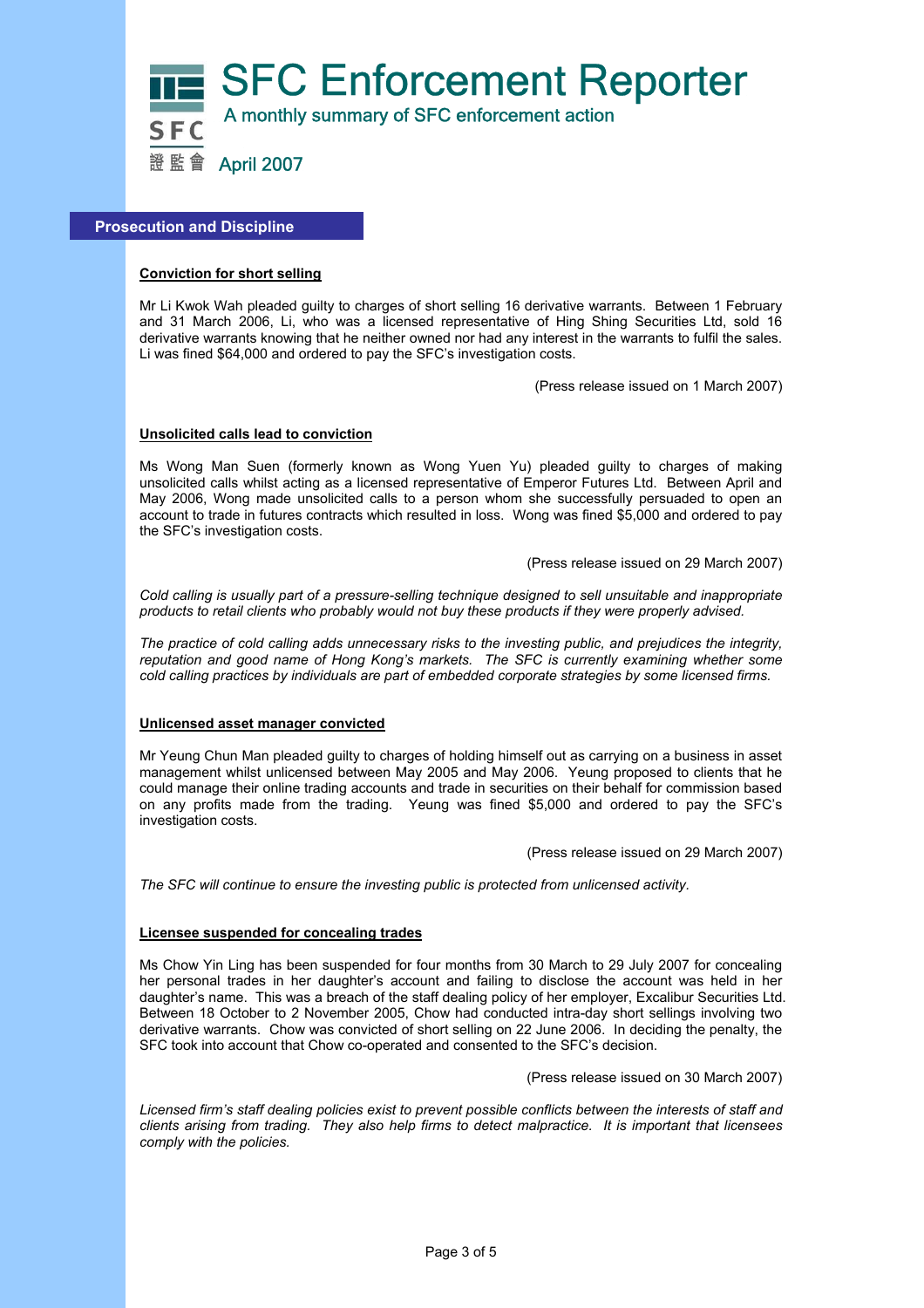**SFC Enforcement Reporter**  A monthly summary of SFC enforcement action 證監會 April 2007

# **Suspension for inappropriate "locking" advice**

The SFC has suspended Mr Ting Chun Hin Calvin for two months from 22 March to 21 May 2007. Ting, a former licensed representative of Tanrich Futures Ltd, advised clients to "lock" their futures trading losses (i.e. to simultaneously hold equal long and short positions in the same futures contract) without any reasonable explanation as to how this was in the interest of his clients. In deciding the penalty, the SFC took into account that Ting had no previous disciplinary record.

(Press release issued on 22 March 2007)

*It is a licensee's duty to give reasonable advice to a client in the light of each client's circumstances. "Locking" advice is usually not in the interests of clients and licensees who recommend their clients to "lock" face suspension if they can't reasonably justify their advice.* 

#### **Failure to keep proper records of client orders**

Ms Yan Yuk Hing Liza was fined \$30,000 for failing to keep proper records of client orders. Yan, a licensed representative of Emperor Securities Ltd, received orders on her mobile phone after office hours from a new margin client who did not have an established record of settlement. Yan failed to keep sufficiently accurate and contemporaneous written records of the client's original orders.

#### (Press release issued on 1 March 2007)

*It is essential to keep proper records of client orders so that a proper audit trail is established. In the SFC's view, there is almost no reason to take client orders by mobile phone on firm premises during office hours when taped telephone lines are available. Off firm premises, or out of office hours, contemporaneous written records should be made to evidence the orders.* 

### **Winding up petition**

#### **Petition to wind-up Tiffit**

The SFC has petitioned the High Court to wind up Tiffit Securities (Hong Kong) Ltd following its collapse, in order to protect the public interest and, in particular, the interests of Tiffit's clients. The filing of the winding up petition will stay any future proceedings that may have been taken by creditors against Tiffit and will prevent any possible dissipation of Tiffit's assets arising from competing claims from creditors. The Court ordered the appointment of Provisional Liquidators of Tiffit pending the hearing of the winding up petition on 2 May 2007 and the termination of the earlier appointment of the Provisional Liquidators in their capacity as the Administrators of Tiffit. These orders are desirable to avoid any uncertainty or complication.

(Press release issued on 2 March 2007)

*Following the administration of Tiffit's property, the SFC considers that it is in the public interest and the best interest of Tiffit's clients to appoint the Administrators to act as Provisional Liquidators, ensuring a smooth transition for Tiffit from administration into liquidation and reducing the costs of the liquidation.* 

# **General Enforcement Statistics**

 $\overline{a}$ 

In the financial year from 1 April 2006 to 31 March 2007, the SFC successfully prosecuted 51<sup>1</sup> entities, offered no evidence against three entities while three were acquitted after trial. In the same period, the SFC took action against a total of 82 licensees for various regulatory breaches. Among these actions,

<sup>&</sup>lt;sup>1</sup> The total number of successful SFC prosecutions has been adjusted for a calculation that should not have been included in the March 2007 issue, namely the prison sentences of Mr Cheung Yum Hoi, Mr Choi Tsz Ming and Mr Fung Yuen Kwan, as the proceedings were initiated by the Commercial Crime Bureau. They have now been excluded from the calculation of the total number of SFC prosecutions.